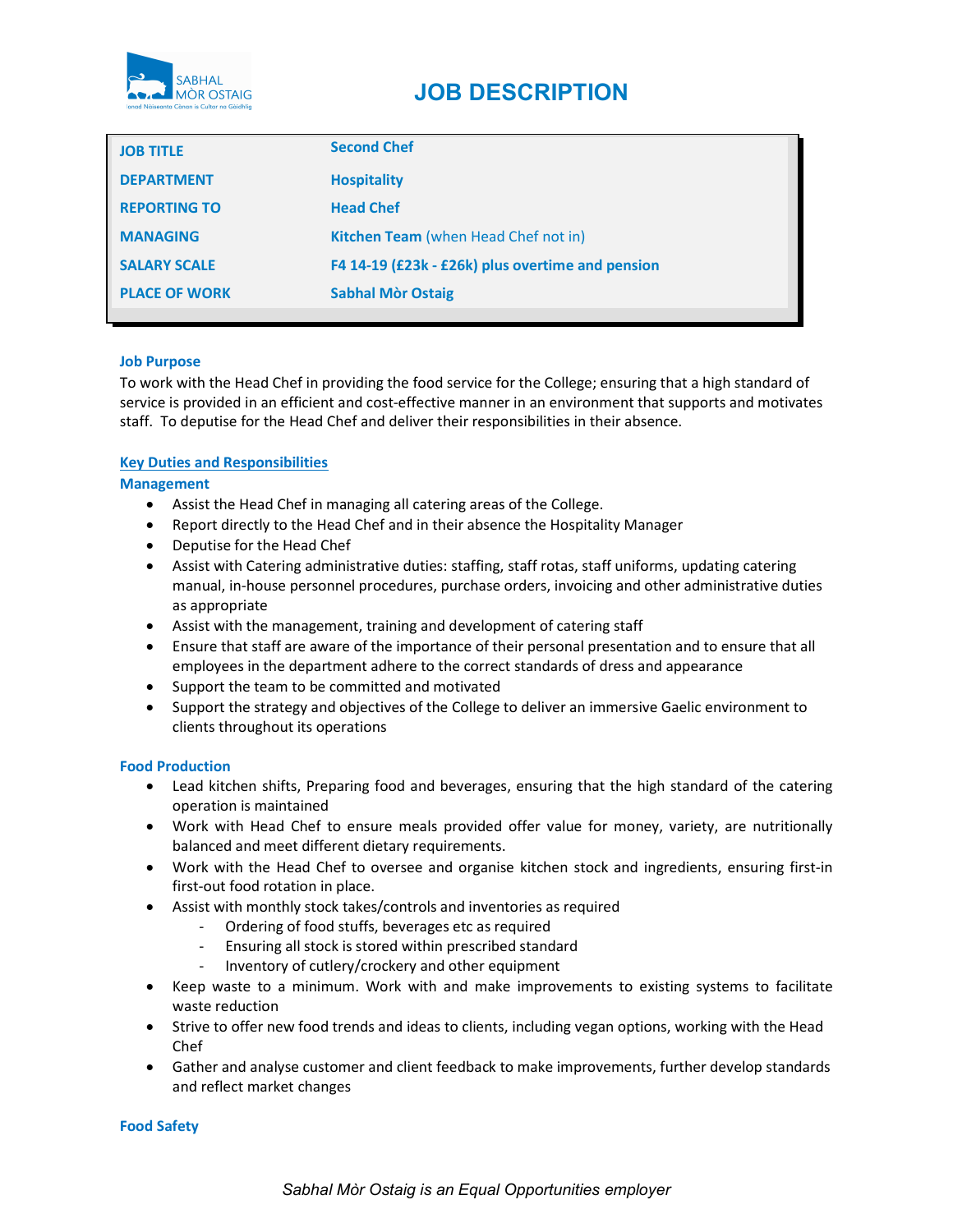

- Comply with legal and company standards in respect of Hygiene, Health & Safety, Employment Law and Food Safety Law
- Ensure that the department achieves the required targets in Quality Standards Audits and Hygiene, Health and Safety audits
- Monitoring cleanliness and good order of kitchen/cafeteria

### Customer Care

- Utilise Gaelic where possible in communication with clients
- Establish good client relationships, including other departments and support services, looking to exceed customer expectations and provide excellent customer care
- Ensure through effective communication, that all department staff consistently demonstrate an excellent level of customer care and product knowledge
- Ensuring that all customers are treated with courtesy at all times

### **Training**

- Identify other training and coaching required
- Participating in training as required
- Providing training and support for team members
- Have a commitment to Gaelic and attend in-house Gaelic classes and/ or short courses as appropriate

# College Policies

- Comply with College operating policies and procedures, including the Gaelic Language Policy
- Communicate effectively policies and procedures with the Catering Team and ensure compliance
- Assist in the development of policies and procedures for the Catering Team as required
- Assist in ensuring financial controls are maintained ensuring tight control of resources

#### **General**

- Liaise with reception staff regarding:
	- College functions/events
- Liaise with Hospitality Manager regarding departmental matter as required
- Liaise with outside contractors to ensure full maintenance of equipment as required
- Participate in staff meetings
- Undertake any other reasonable tasks assigned by management

This is a description of the job as it is presently constituted. It is normal practice to periodically review job descriptions to ensure that they are relevant to the job currently being performed, and to incorporate any changes which have occurred or are being proposed. The review process is carried out jointly by the line manager and employee and you are therefore expected to participate fully in such discussions. In all cases, it is Sabhal Mòr Ostaig's aim to reach agreement to reasonable changes, but where it is not possible to reach agreement Sabhal Mòr Ostaig reserves the right to make reasonable changes to your job description which are commensurate with your grade after consultation with you.

Date: May 2022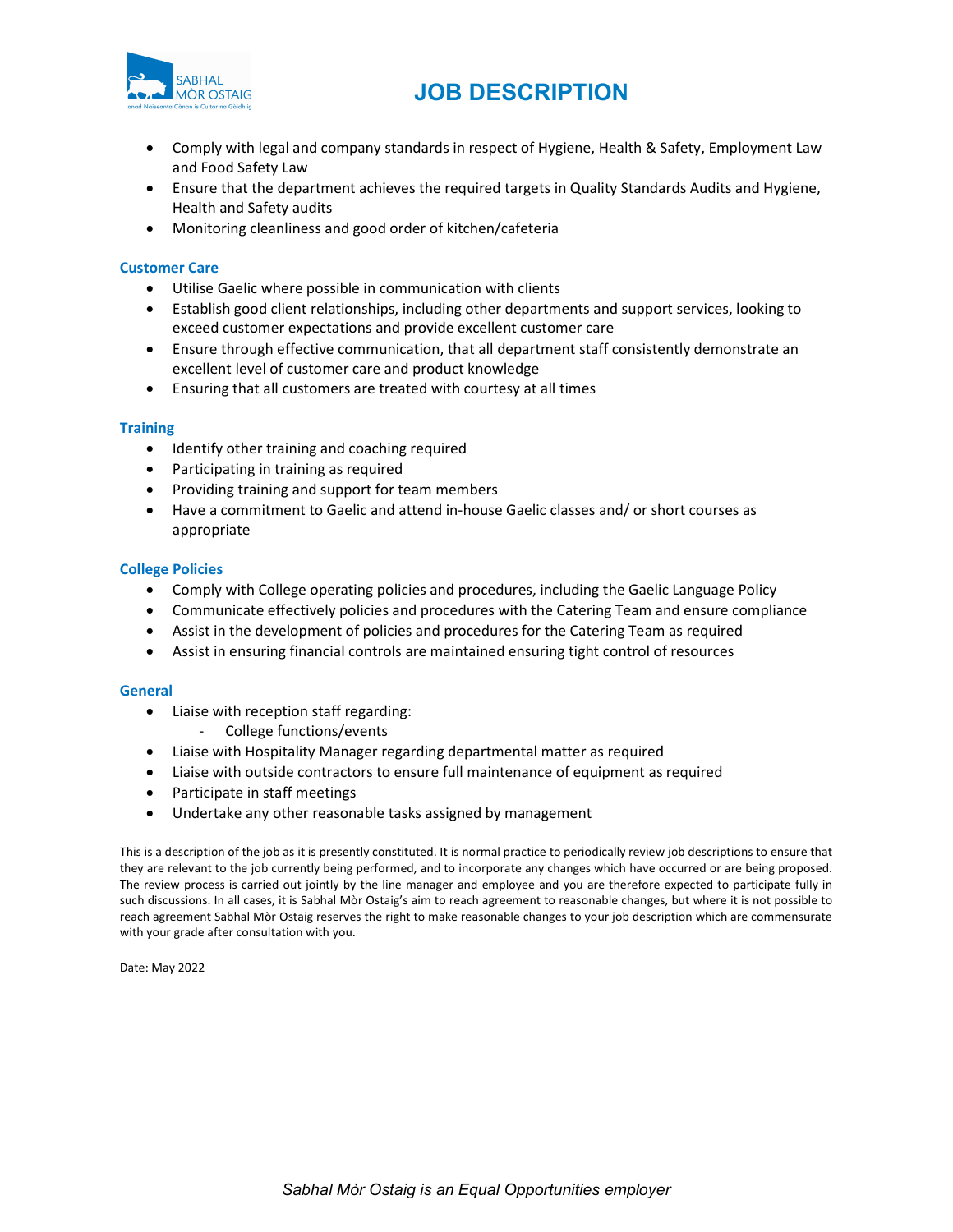

# Personal Specification

### Essential Skills

- Proven excellent catering skills, including cookery, stock management and working to budgets
- Management and organisational skills, including staff rotas, menu planning, planning workloads
- Ability to work on own initiative
- Ability to motivate and lead a team
- Good communication skills
- Training and coaching skills
- Ability to work to a deadline
- Ability to multi-task
- Previous catering supervisory skills
- Excellent customer care skills
- Ability to implement, monitor and improve health and safety practices, food hygiene and other regulatory requirements

# Desirable Skills

- SVQs in Catering / Hospitality
- Spoken Gaelic, or a willingness to learn
- Food costing
- Computer Skills

# Additional Information:

### Weekly Hours

Our catering team works 35 hours per week. Weekly shifts include working the weekend. This may be in straight or split shifts dependent on requirements. Additional hours may be required at times to provide cover for annual or sick leave. Overtime is paid at time and a half on hours worked in excess of 35 hours in any given week. From October through to March is usually a quieter period, catering primarily to SMO's residential HE students. From April to September it is busier with weekly Short Courses and some conferences.

# Annual Leave Entitlement

35 days paid leave, including public holidays, of which 10 days are taken at the Christmas/New Year holiday when the College is closed for 2 weeks.

#### Salary and benefits:

Scale F4 14-19 (£23k - £26k FTE) per annum dependent on experience. Wages are paid on the last working day of the month into a designated bank account.

Accommodation is available on site if required, at a discounted rate. Service staff are entitled to meals whilst on shift.

SMO offers a range of additional staff benefits – details available on request. The College has a pension scheme open to all staff. The College also makes a contribution to the scheme, in addition to the staff member's contribution.

Sabhal Mòr Ostaig is an Equal Opportunities employer